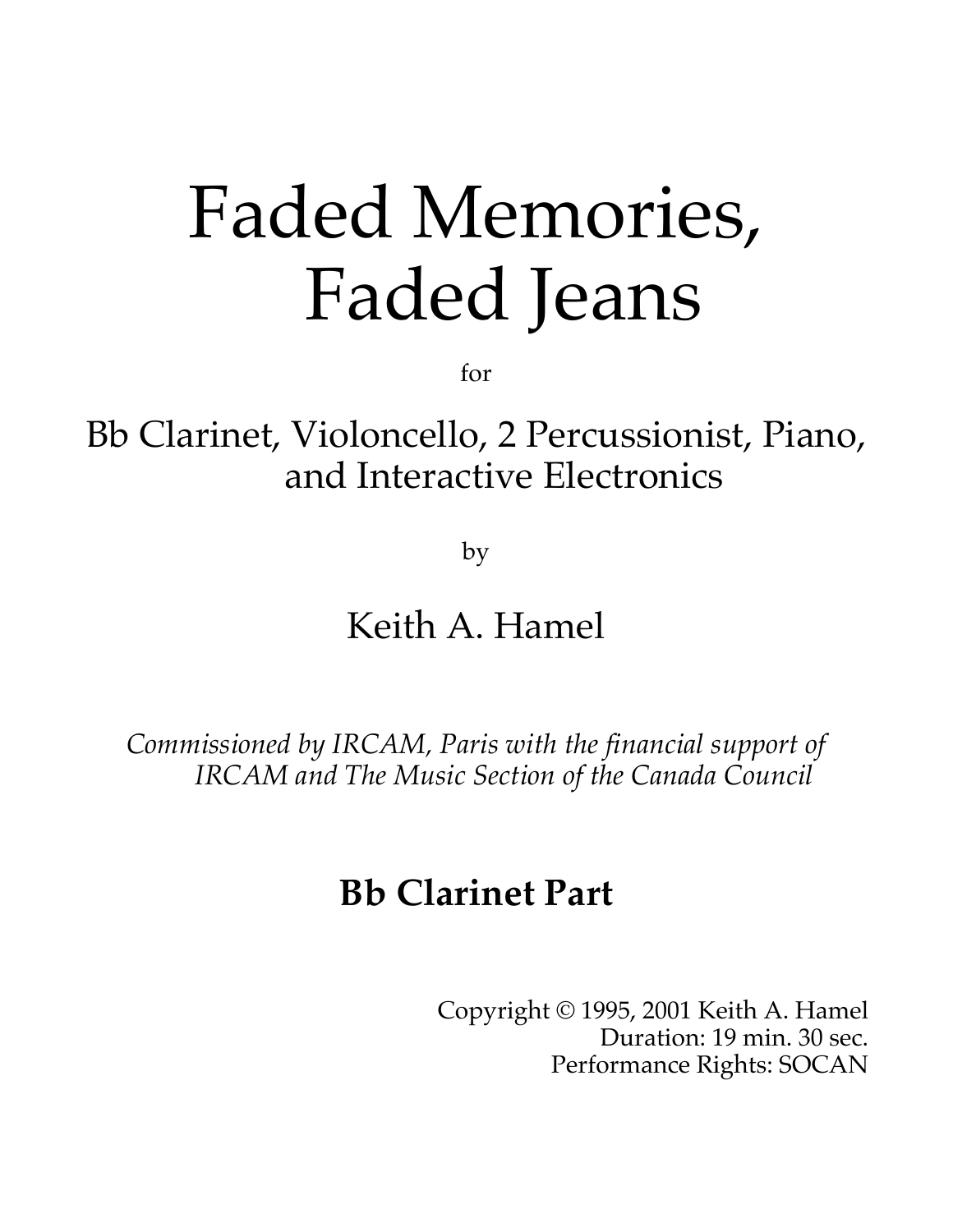## Performance Notes

#### General

 $\overline{\phantom{0}}$  $\overline{\phantom{a}}$  $\overset{\bullet}{\ast}$  $\overline{\phantom{0}}$ 



Cue for computer operator to trigger the next sequence of events.

 Unmeasured passage. The number of beams indicates the relative speed of the passage.





All tremolos are unmeasured in cello and percussion, and are unmeasured flutter-tongues in clarinet.

Grace notes (both preceeding and following notes) should be played as

quickly as possible.

Piano

Additional piano pedalings may be desirable. All notated piano indications should be taken to be advisory in nature.

### Violoncello





Use bow pressure to create noise.

Change the depth and prominence of the vibrato.

Abrupt re-articulation during glissando.



Clarinet



Random key clicks.

Random breathy notes - some pitch, but mostly air.

Indicates breathiness of tone (very breathy to pure tone). Dotted lines indicate a slow transition from one to another.



Use an alternate fingering on each repeated note to create slight pitch variations.







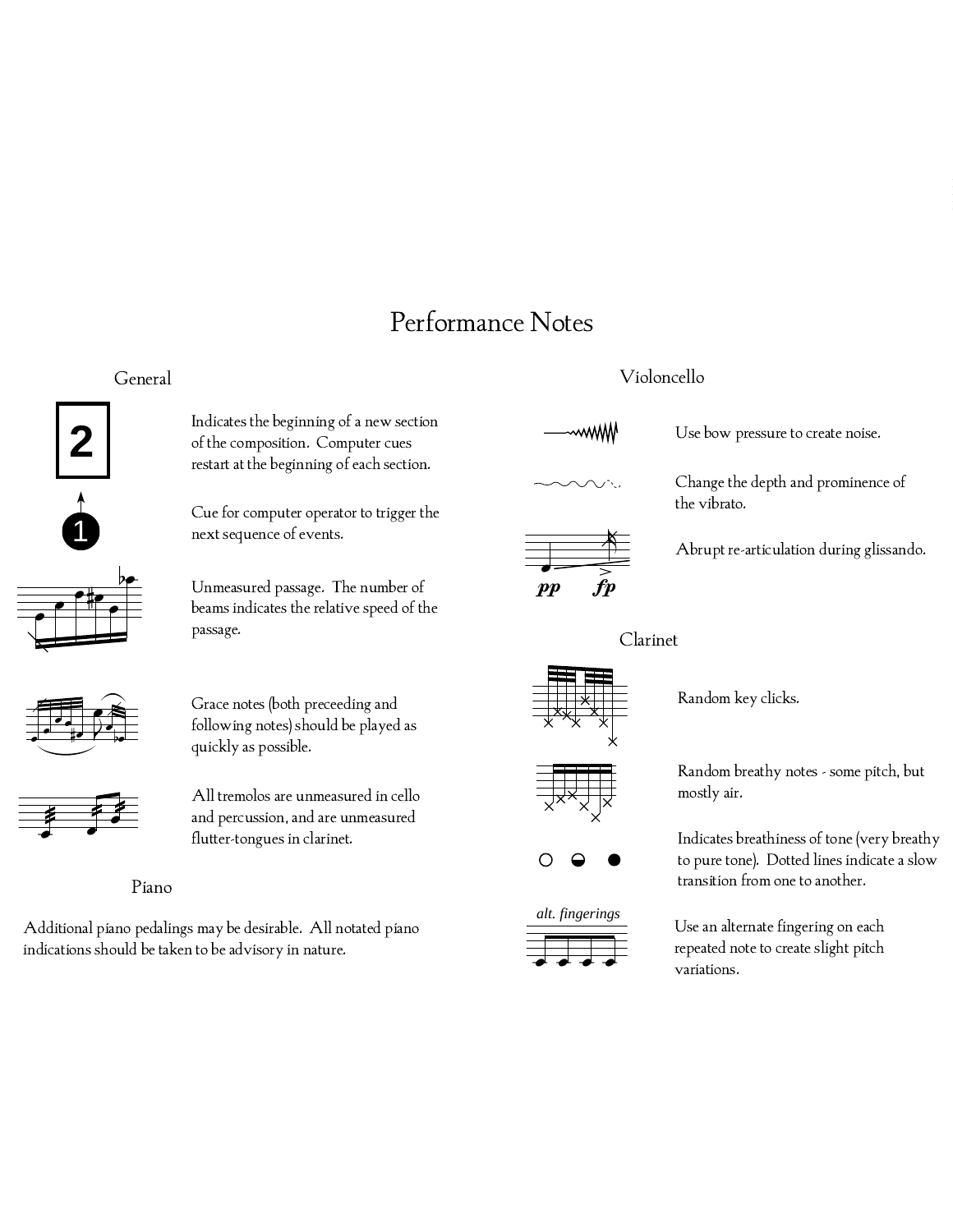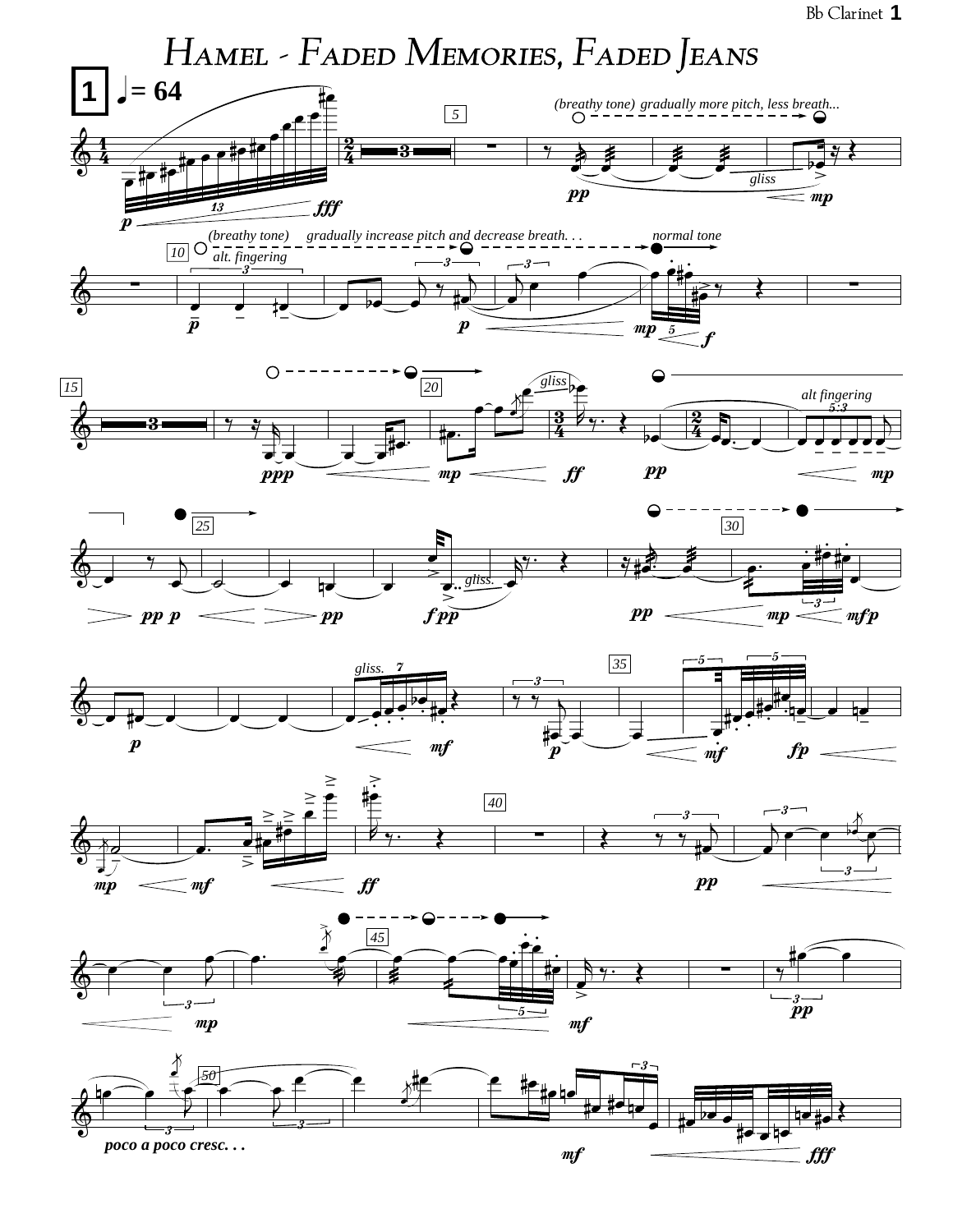















Hamel - Faded Memories, Faded Jeans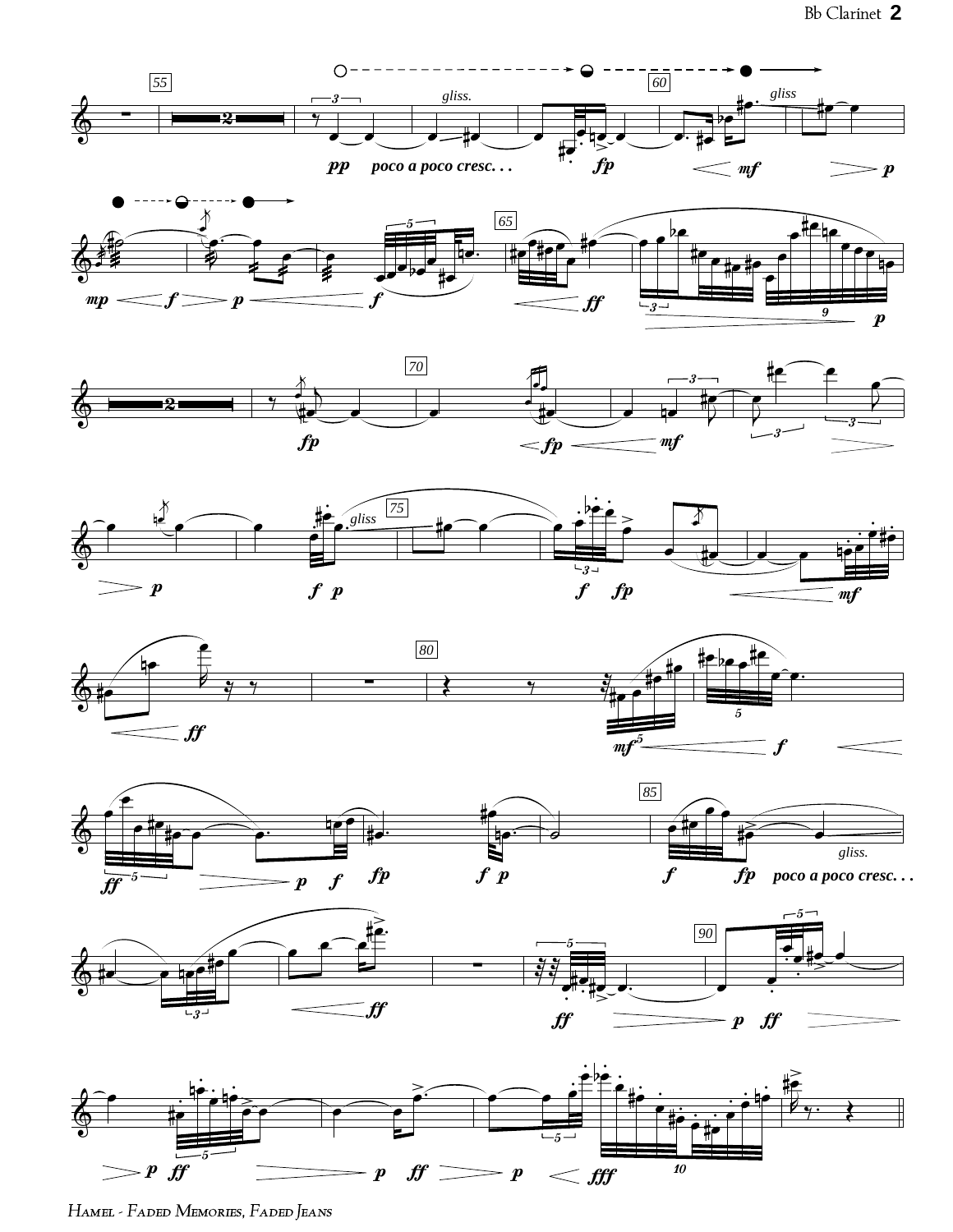















HAMEL - FADED MEMORIES, FADED JEANS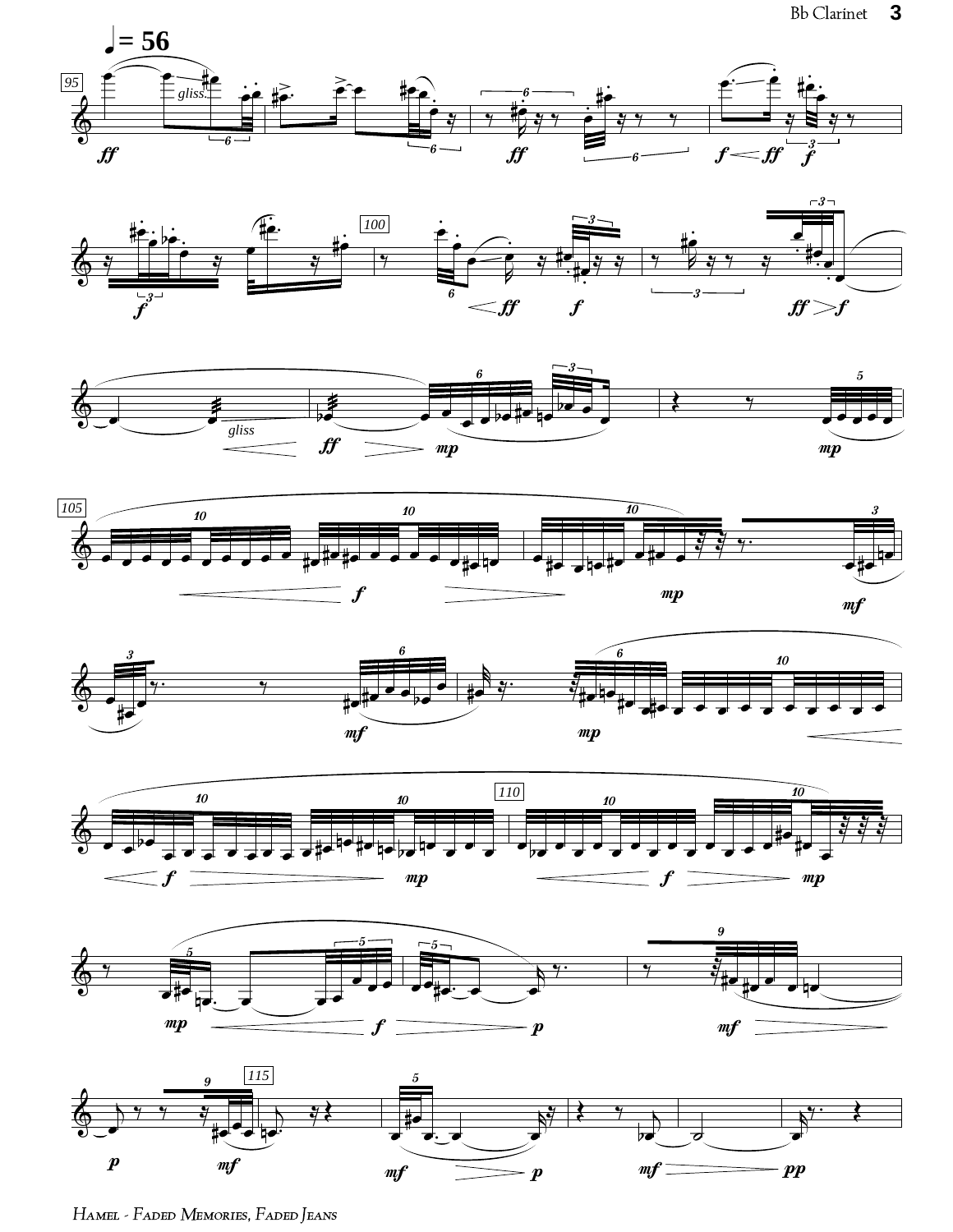













HAMEL - FADED MEMORIES, FADED JEANS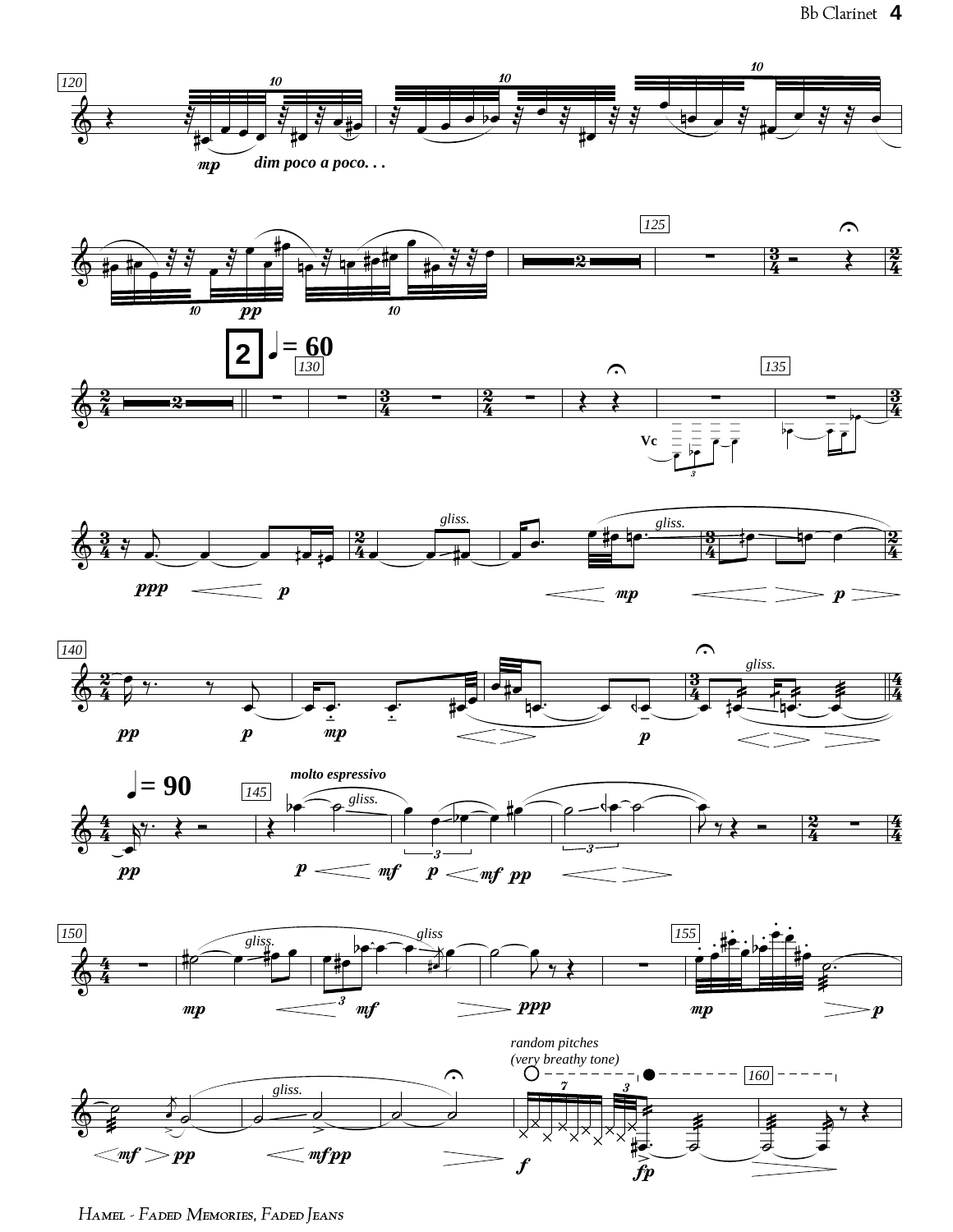















Hamel - Faded Memories, Faded Jeans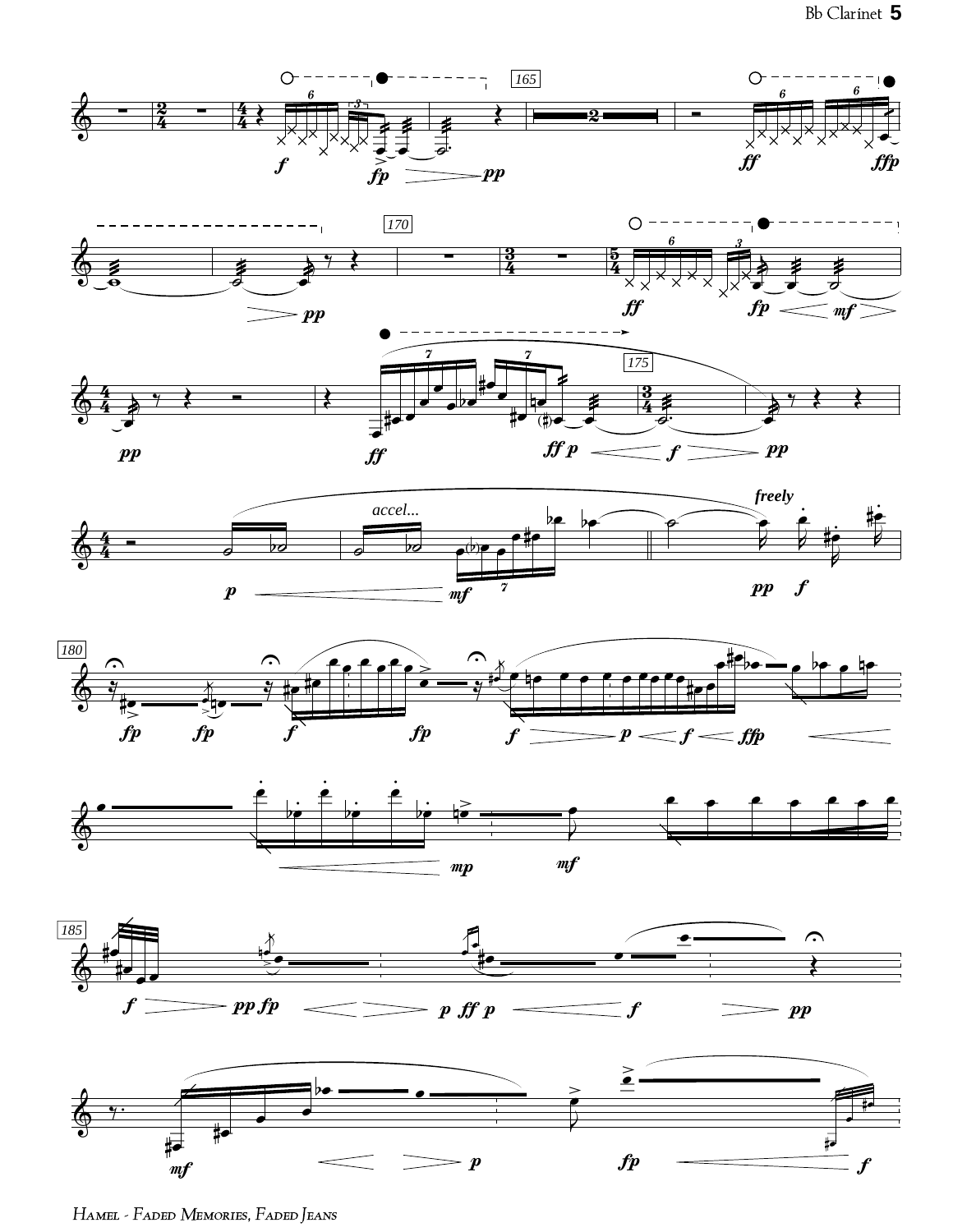













Hamel - Faded Memories, Faded Jeans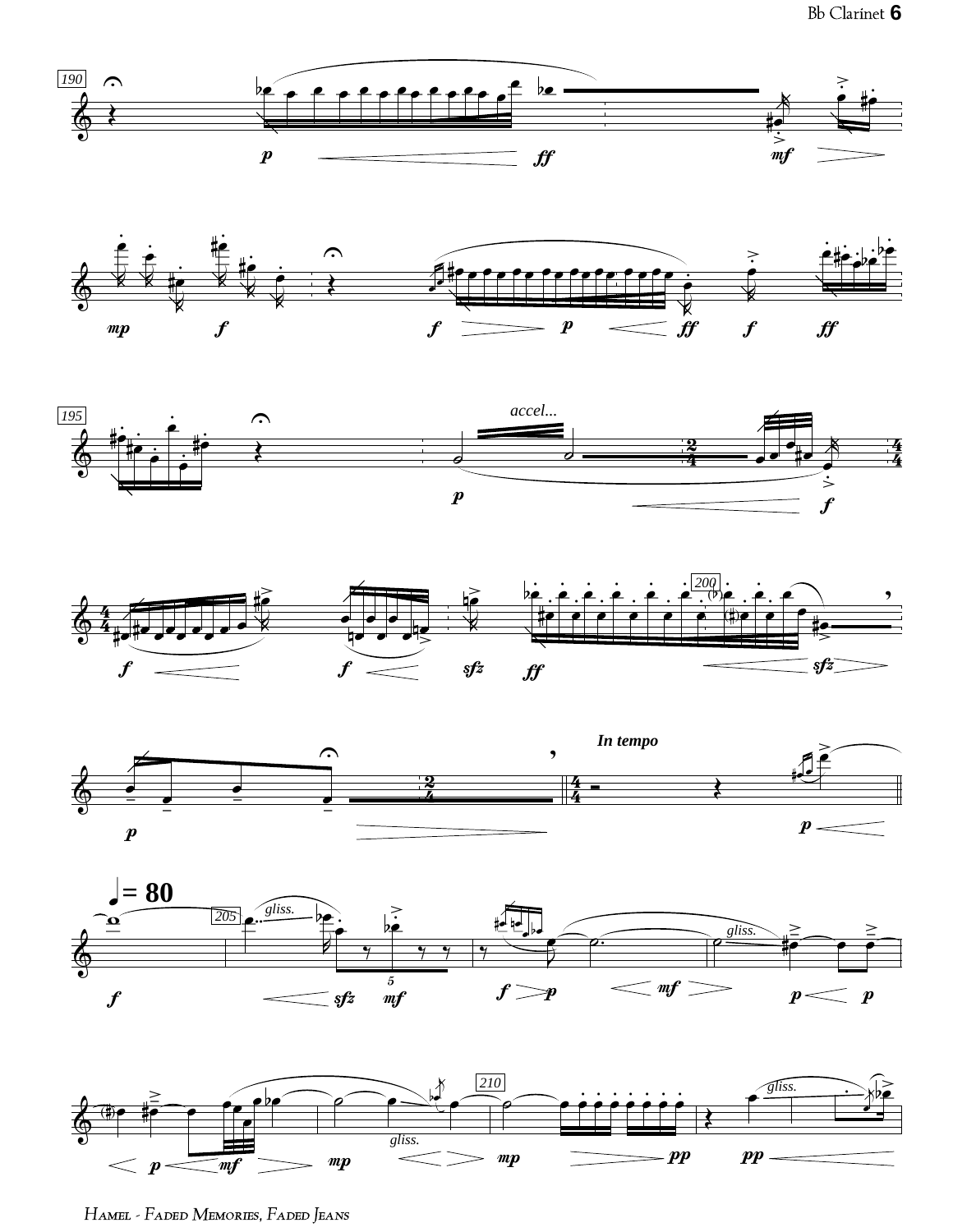![](_page_8_Figure_1.jpeg)

![](_page_8_Figure_2.jpeg)

![](_page_8_Figure_3.jpeg)

![](_page_8_Figure_4.jpeg)

![](_page_8_Figure_5.jpeg)

![](_page_8_Figure_6.jpeg)

![](_page_8_Figure_7.jpeg)

![](_page_8_Figure_8.jpeg)

Hamel - Faded Memories, Faded Jeans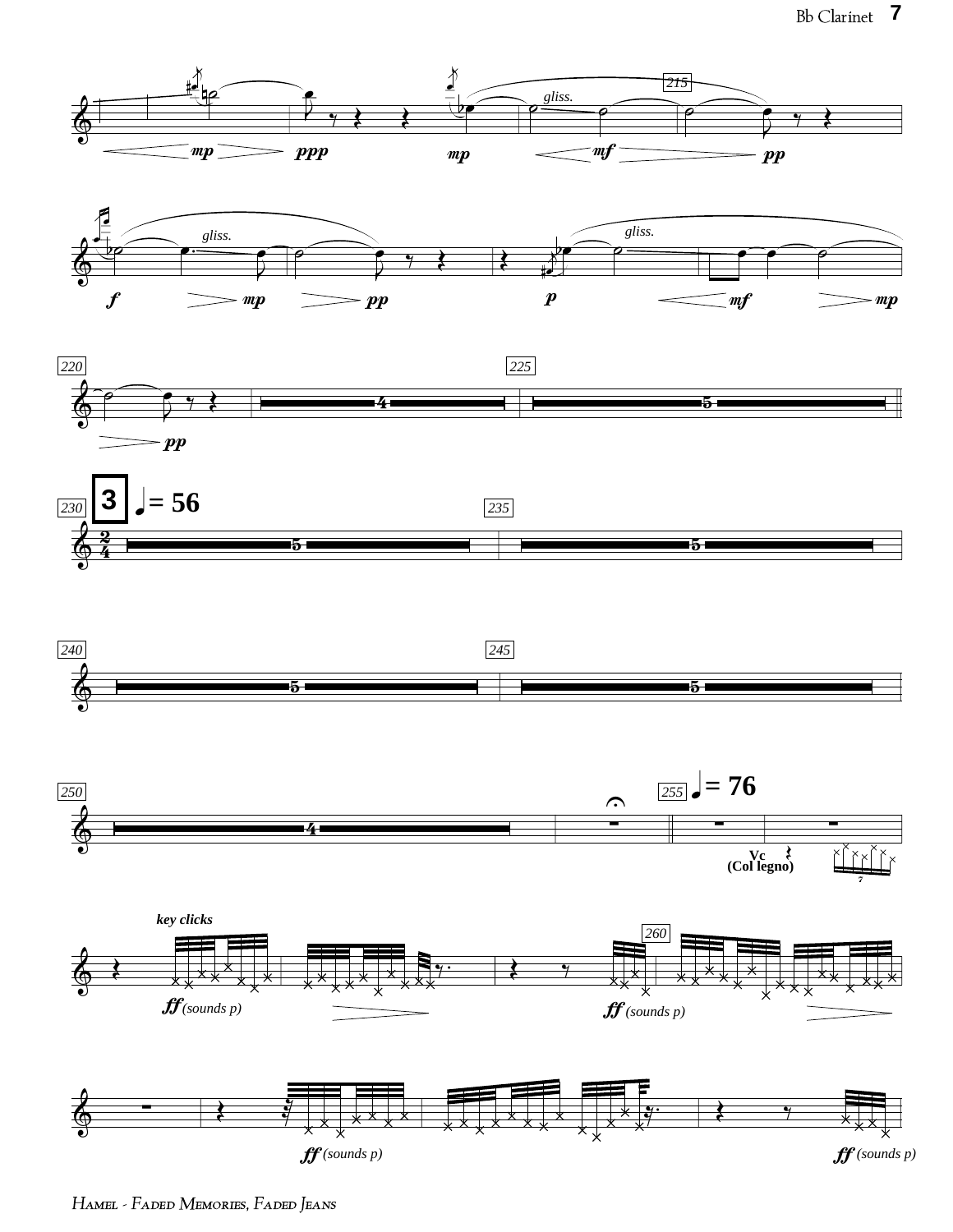![](_page_9_Figure_1.jpeg)

![](_page_9_Figure_2.jpeg)

![](_page_9_Figure_3.jpeg)

![](_page_9_Figure_4.jpeg)

![](_page_9_Figure_5.jpeg)

![](_page_9_Figure_6.jpeg)

![](_page_9_Figure_7.jpeg)

Hamel - Faded Memories, Faded Jeans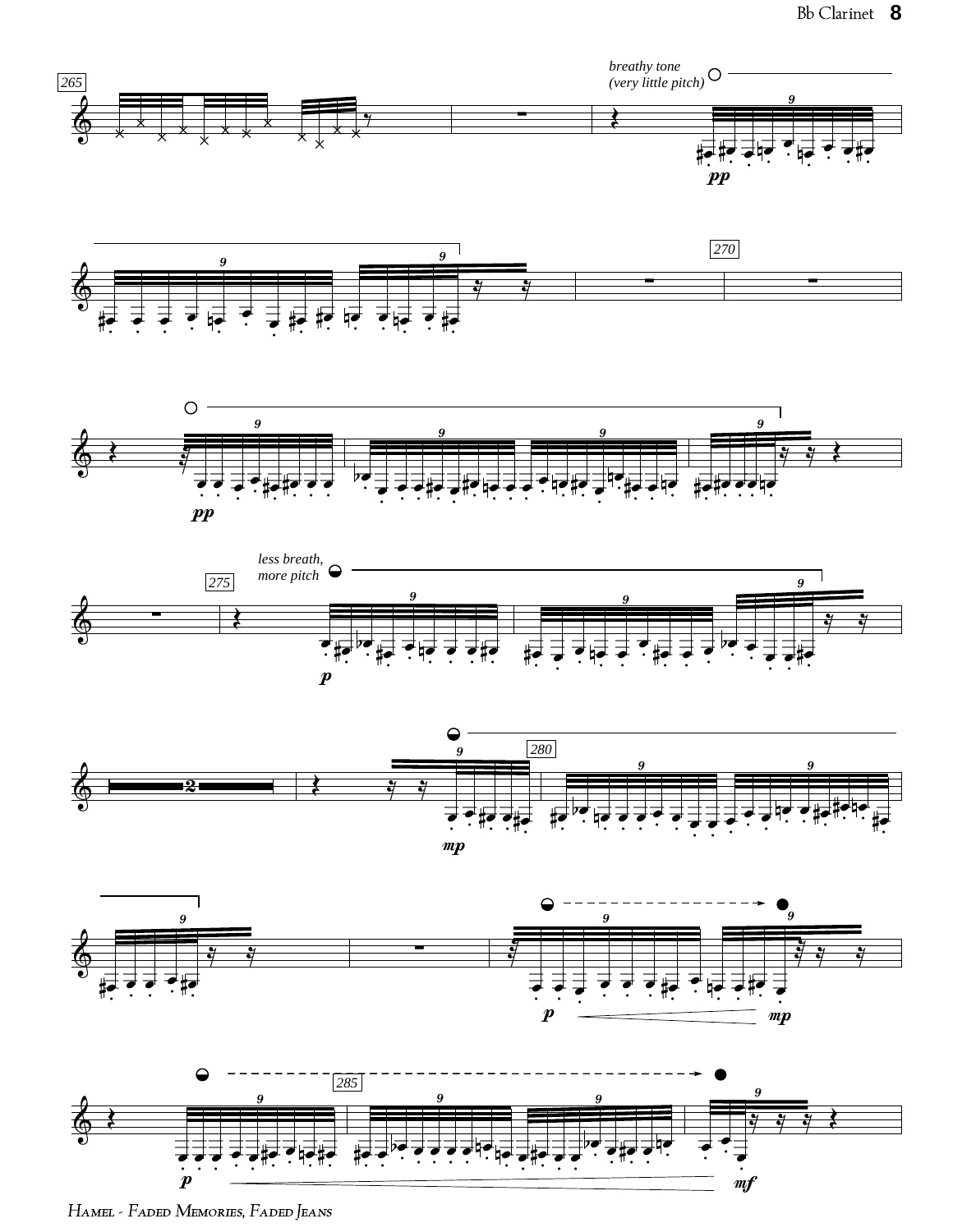![](_page_10_Figure_1.jpeg)

![](_page_10_Figure_2.jpeg)

![](_page_10_Figure_3.jpeg)

![](_page_10_Figure_4.jpeg)

![](_page_10_Figure_5.jpeg)

![](_page_10_Figure_6.jpeg)

![](_page_10_Figure_7.jpeg)

Hamel - Faded Memories, Faded Jeans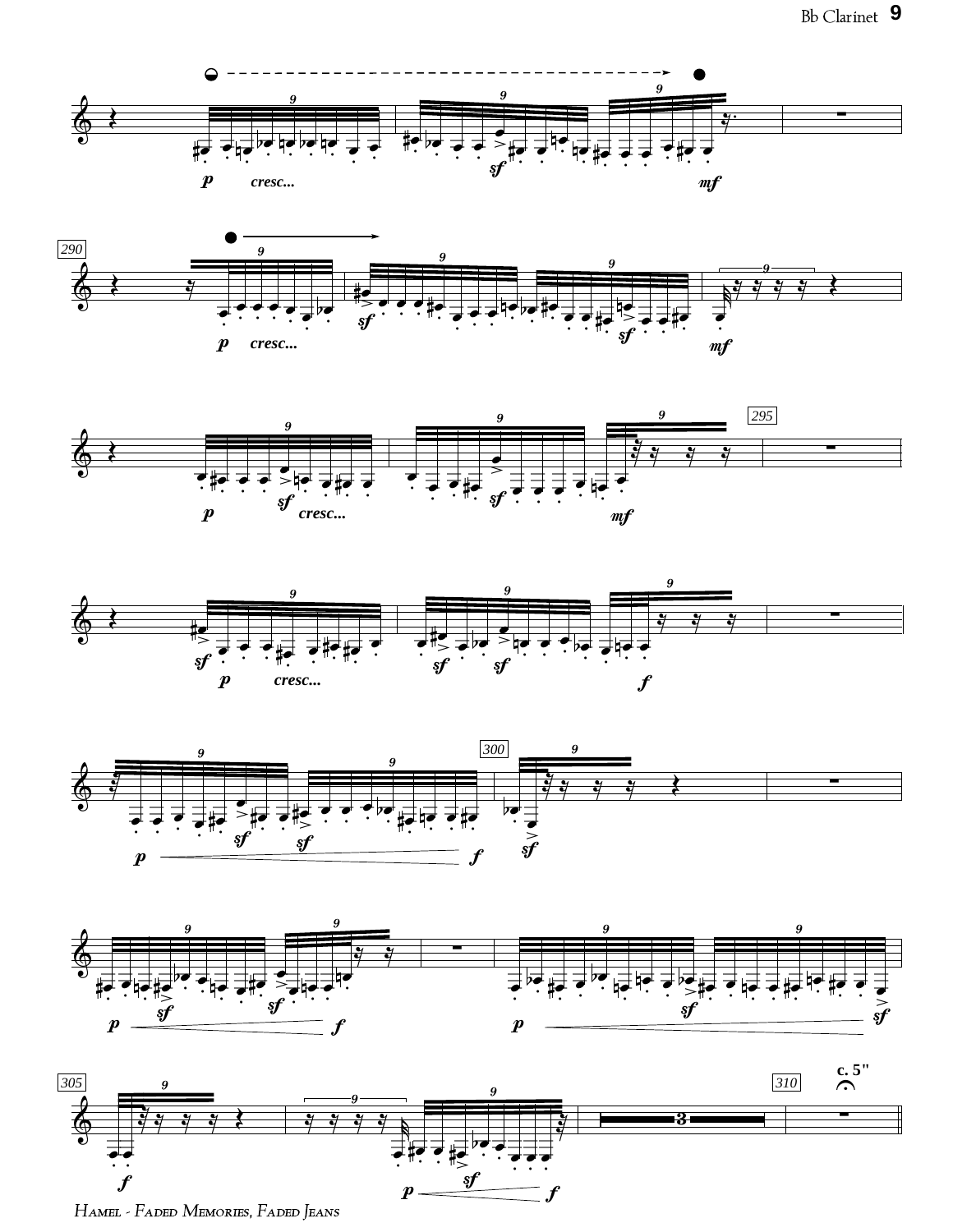![](_page_11_Figure_1.jpeg)

![](_page_11_Figure_2.jpeg)

![](_page_11_Figure_3.jpeg)

![](_page_11_Figure_4.jpeg)

![](_page_11_Figure_5.jpeg)

![](_page_11_Figure_6.jpeg)

![](_page_11_Figure_7.jpeg)

![](_page_11_Figure_8.jpeg)

HAMEL - FADED MEMORIES, FADED JEANS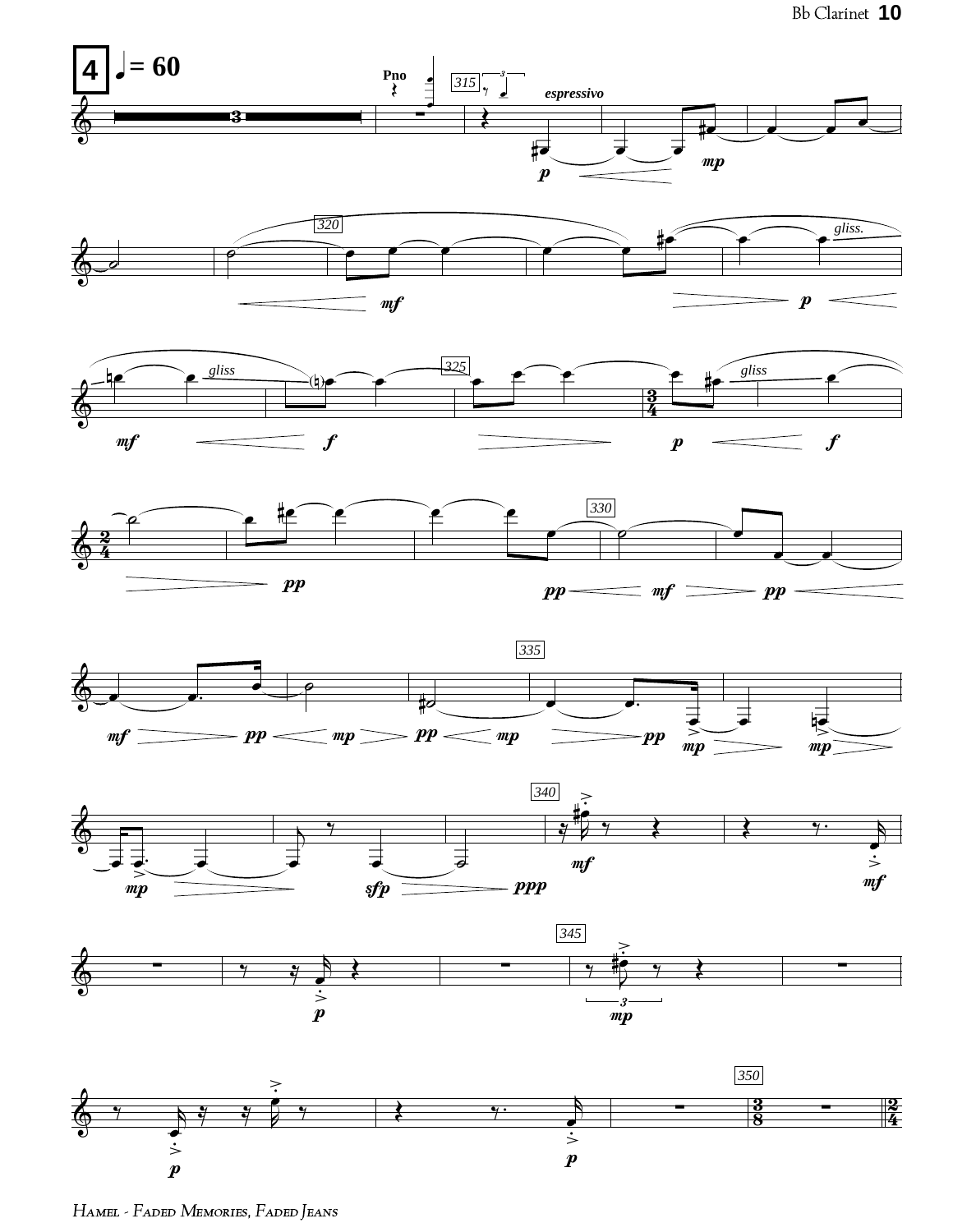![](_page_12_Figure_1.jpeg)

![](_page_12_Figure_2.jpeg)

![](_page_12_Figure_3.jpeg)

![](_page_12_Figure_4.jpeg)

![](_page_12_Figure_5.jpeg)

![](_page_12_Figure_6.jpeg)

![](_page_12_Figure_7.jpeg)

![](_page_12_Figure_8.jpeg)

HAMEL - FADED MEMORIES, FADED JEANS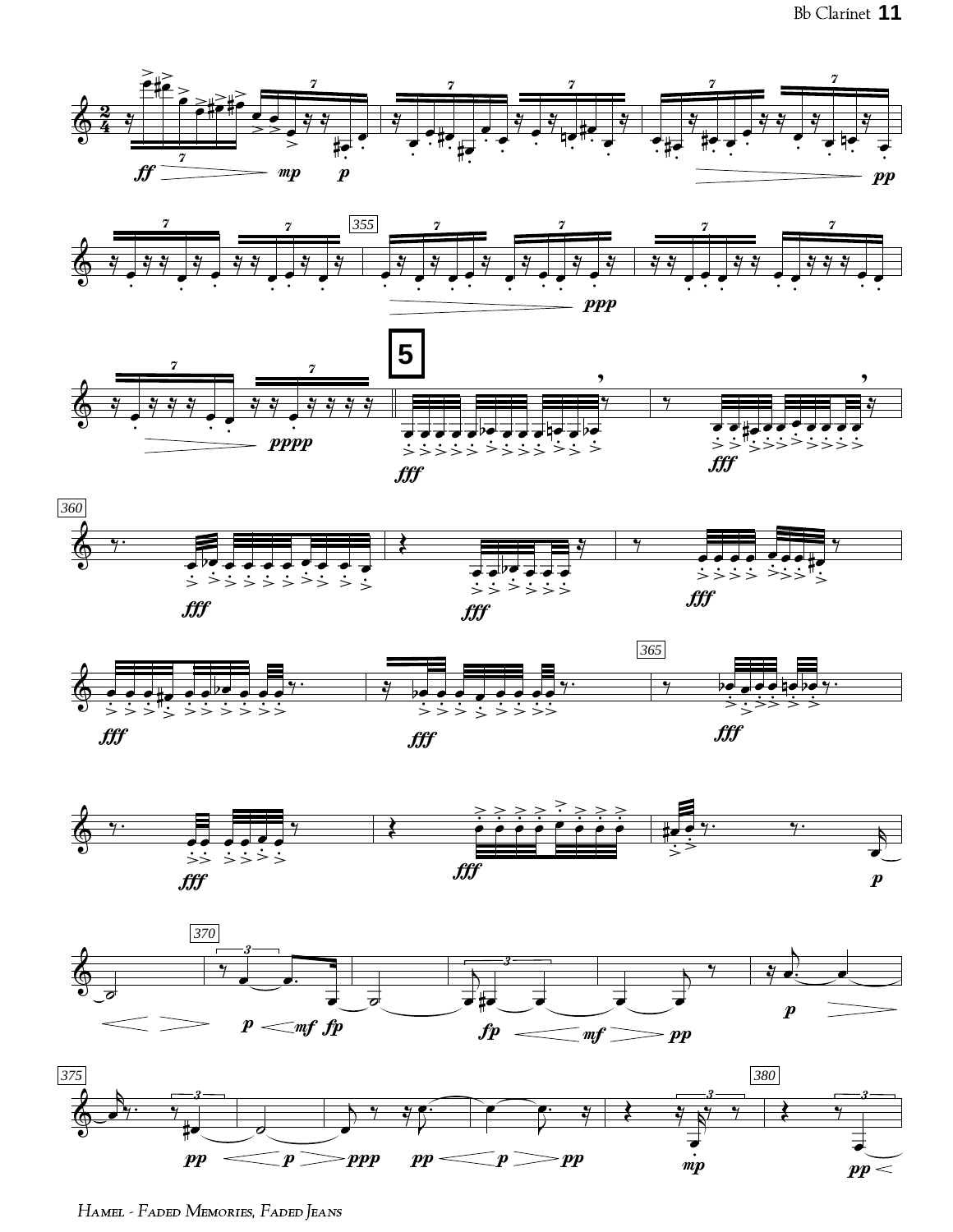![](_page_13_Figure_1.jpeg)

![](_page_13_Figure_2.jpeg)

![](_page_13_Figure_3.jpeg)

![](_page_13_Figure_4.jpeg)

![](_page_13_Figure_5.jpeg)

Hamel - Faded Memories, Faded Jeans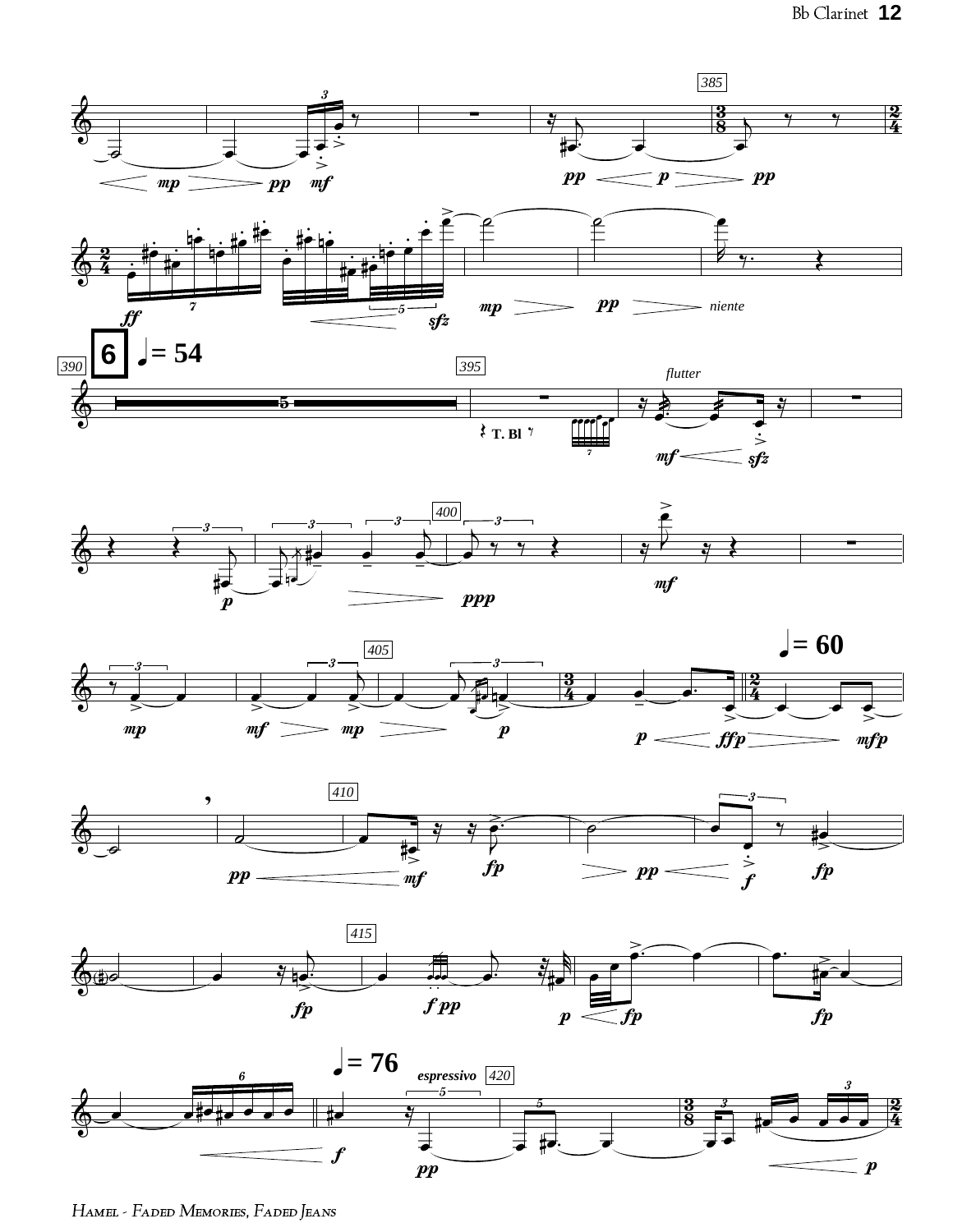![](_page_14_Figure_1.jpeg)

![](_page_14_Figure_2.jpeg)

![](_page_14_Figure_3.jpeg)

![](_page_14_Figure_4.jpeg)

![](_page_14_Figure_5.jpeg)

![](_page_14_Figure_6.jpeg)

![](_page_14_Figure_7.jpeg)

![](_page_14_Figure_8.jpeg)

Hamel - Faded Memories, Faded Jeans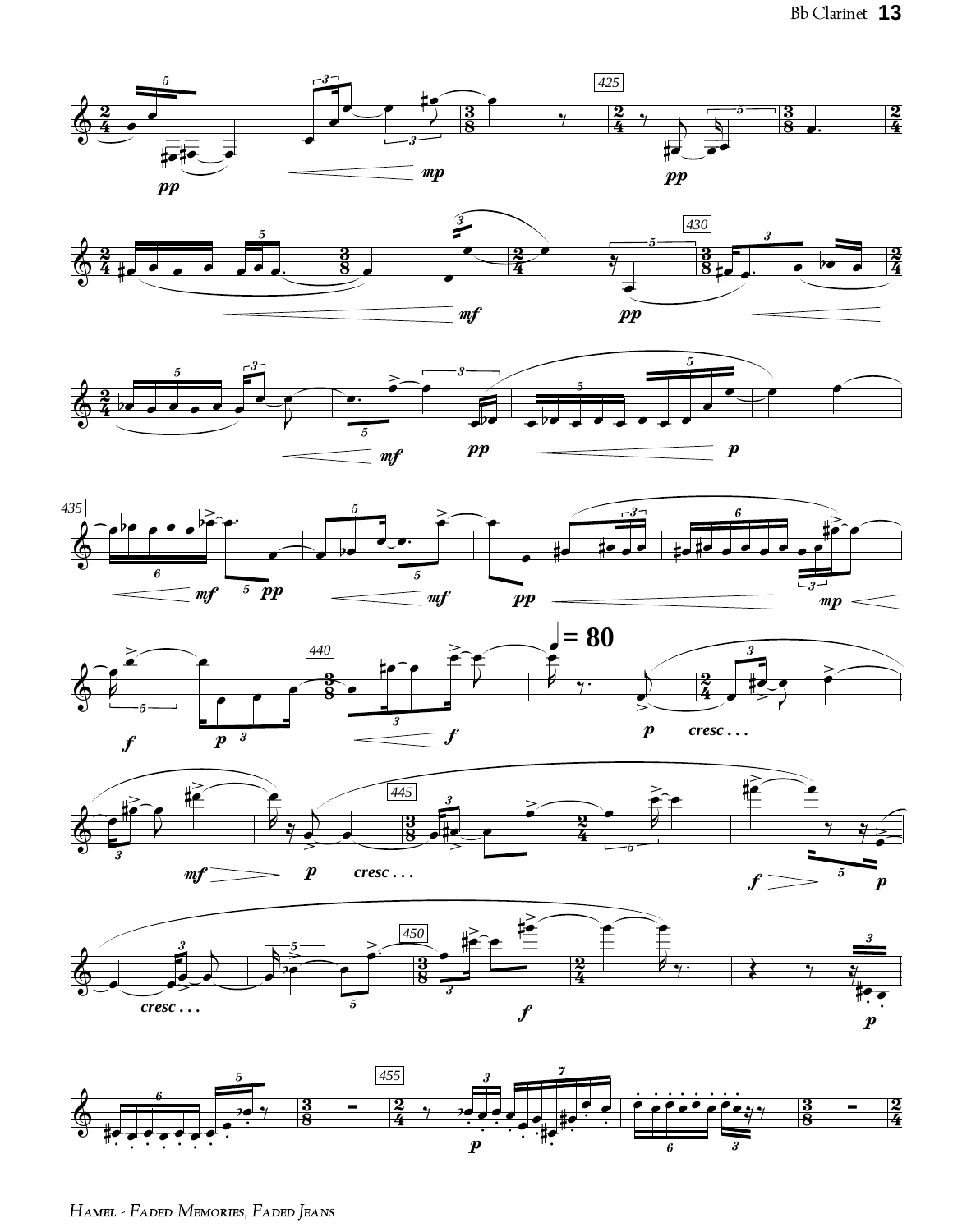![](_page_15_Figure_1.jpeg)

![](_page_15_Figure_2.jpeg)

![](_page_15_Figure_3.jpeg)

![](_page_15_Figure_4.jpeg)

![](_page_15_Figure_5.jpeg)

![](_page_15_Figure_6.jpeg)

![](_page_15_Figure_7.jpeg)

![](_page_15_Figure_8.jpeg)

HAMEL - FADED MEMORIES, FADED JEANS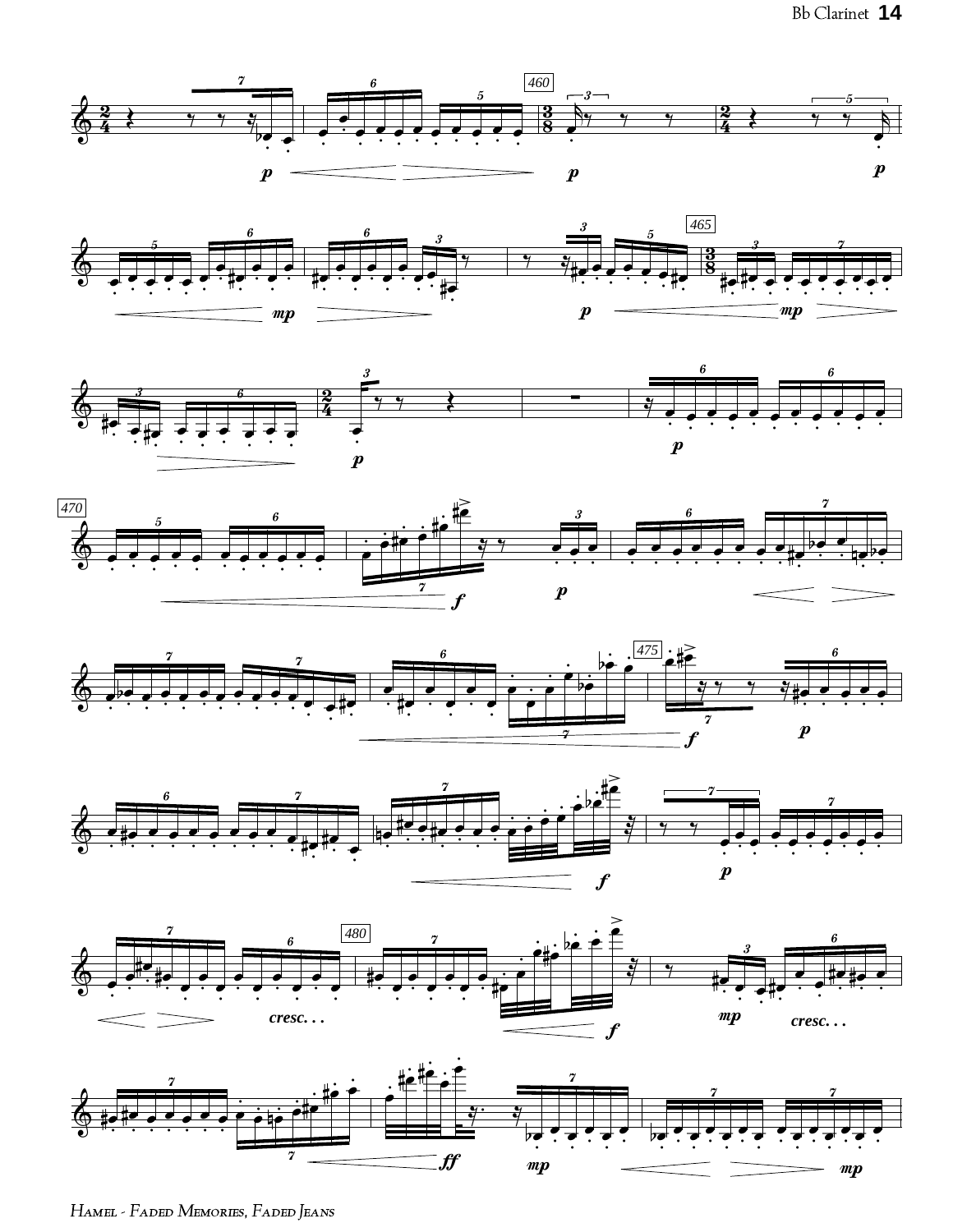![](_page_16_Figure_1.jpeg)

![](_page_16_Figure_2.jpeg)

![](_page_16_Figure_3.jpeg)

![](_page_16_Figure_4.jpeg)

![](_page_16_Figure_5.jpeg)

![](_page_16_Figure_6.jpeg)

![](_page_16_Figure_7.jpeg)

![](_page_16_Figure_8.jpeg)

Hamel - Faded Memories, Faded Jeans